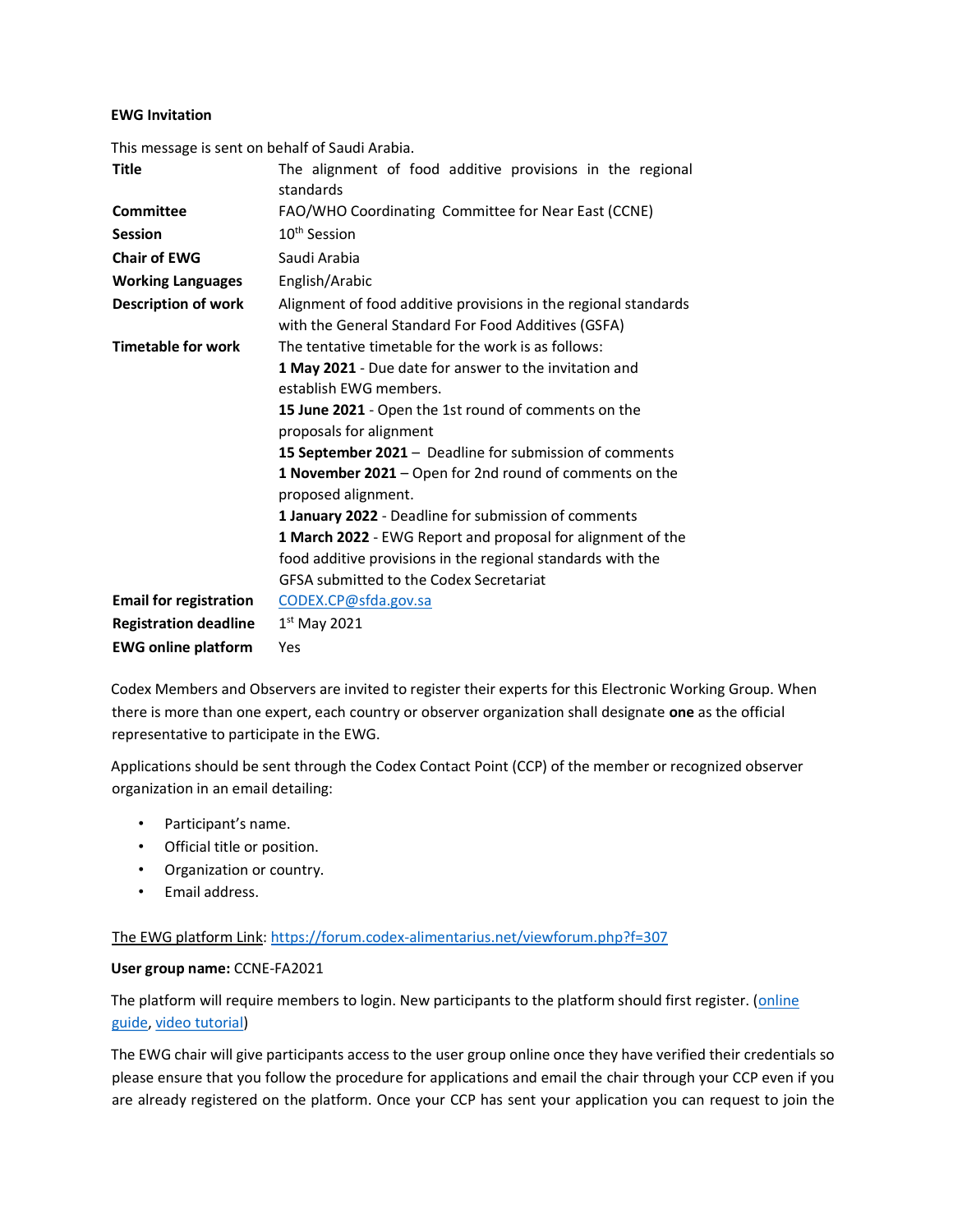EWG usergroup directly on the platform. You do not need to create a new registration if you have previously used the platform.

## Technical support

For all technical assistance regarding the platform please contact the platform administrator (Codex Secretariat) using the Contact link on the platform homepage or via codex@fao.org.

We look forward to your participation.

## National Codex Contact point of Saudi Arabia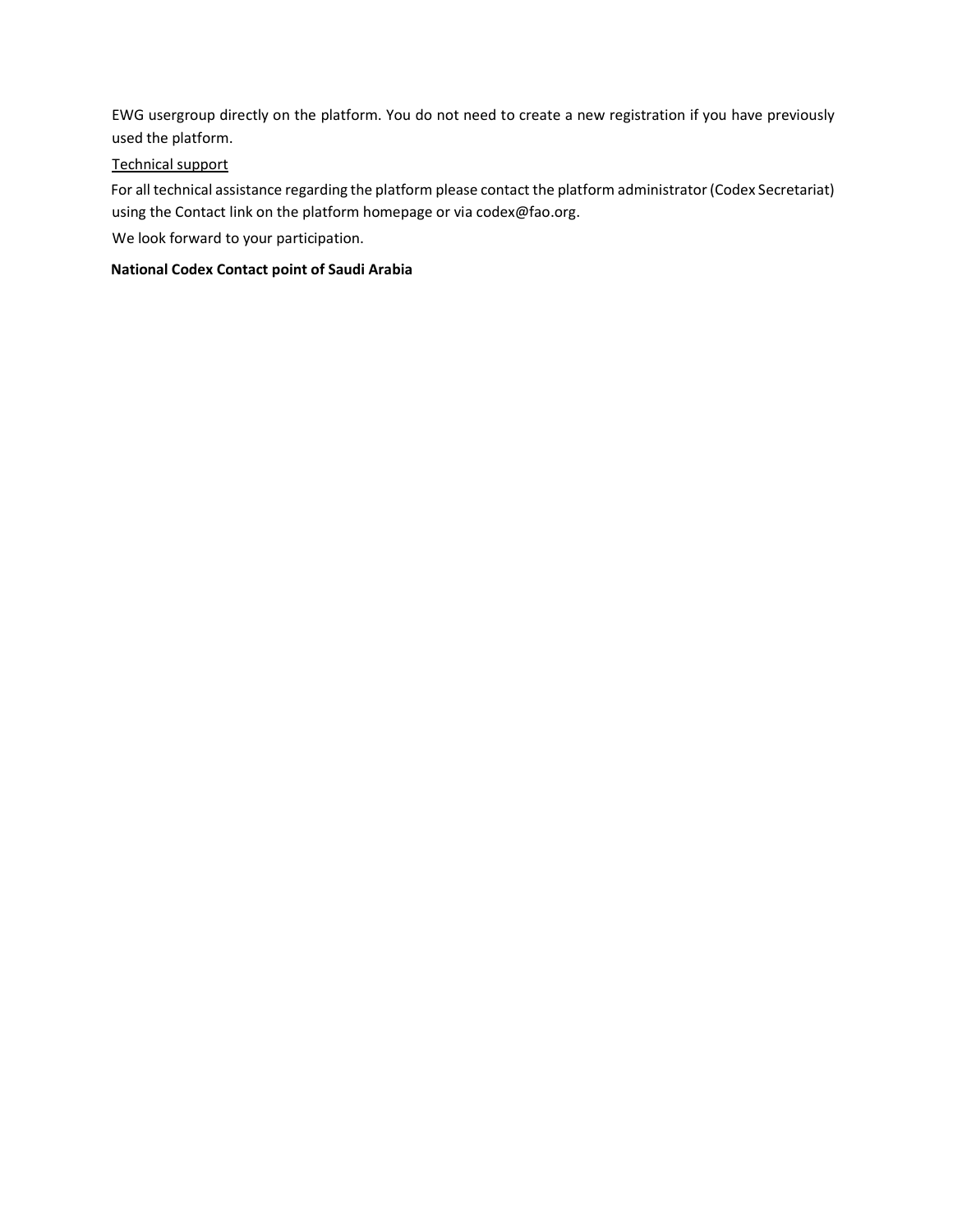دعوة مجموعة العمل الإلكترونية

تم إرسال هذه الرسالة نيابة عن المملكة العربية السعودية

| عنوان                              | مواءمة أحكام المواد المضافة الغذائية في المواصفات الإقليمية                    |
|------------------------------------|--------------------------------------------------------------------------------|
| اللجنة                             | لجنة التنسيق المشتركة بين منظمة الأغذية والزراعة ومنظمة الصحة العالمية للشرق   |
|                                    | الأدنى (CCNE)                                                                  |
| الاجتماع                           | الاجتماع العاشر                                                                |
| رئيس مجموعة العمل                  | المملكة العربية السعودية                                                       |
| الإلكترونية                        |                                                                                |
| لغة العمل                          | الإنجليزي/العربي                                                               |
| وصف العمل                          | مواءمة أحكام المواد المضافة الغذائية في المواصفات الإقليمية مع المواصفة العامة |
|                                    | لمواد المضافة الغذائية (GSFA)                                                  |
| الجدول الزمني للعمل                | الجدول الزمني المؤقت للعمل:                                                    |
|                                    | 1 مايو 2021 الموعد المحدد للرد على الدعوة وإنشاء مجموعة العمل                  |
|                                    | الإلكترونية للأعضاء                                                            |
|                                    | 15 يونيو 2021 فتح تقديم التعليقات بشأن مقترحات الموائمة في الدور الأول         |
|                                    | 15 سبتمبر 2021 - الموعد النهائي لتقديم التعليقات                               |
|                                    | 1 نوفمبر 2021 - فتح تقديم التعليقات بشأن مقترحات الموائمة فى الدور الثاني      |
|                                    | 1 يناير 2022 - الموعد النهائي لتقديم التعليقات                                 |
|                                    | 1 مارس 2022 - تقرير مجموعة العمل الإلكترونية والمقترح لمواءمة أحكام المواد     |
|                                    | المضافة الغذائية في المواصفات الإقليمية مع المواصفة العامة للمواد المضافة      |
|                                    | الغذائية (GSFA)  المقدم إلى أمانة الدستور الغذائي                              |
|                                    | البريد الإلكتروني للتسجيل CODEX.CP@sfda.gov.sa                                 |
|                                    |                                                                                |
| الموعد النهائي للتسجيل 1 مايو 2021 |                                                                                |
| منصة أونلاين لمجاميع لنعم          |                                                                                |

العمل الإلكترونية

أعضاء هيئة الدستور الغذائي والمراقبون مدعوون إلى تسجيل خبرائهم في مجموعة العمل الإلكترونية. في حال وجود أكثر من خبير، يجب على ᡨر 1978 .<br>كل دولة أو منظمة مراقبة أن تعين واحدًا كممثل رسمي للمشاركة في مجموعة العمل الإلكترونية.

يجب إرسال الطلبات من خلال نقطة الاتصال الخاصة بالعضو المشارك أو المنظمة الرقابية المعترف بها من خلال إرسال بريد إلكتروني توضح بالتفصيل التالي:

.<br>●اسم المشترك.

•المكانة أو المنصب الرسمي.

•المنظمة أو الدولة.

وعنوان بريد الإلكتروني.<br>-

رابط منصة مجموعة العمل الإلكترونية: https://forum.codex-alimentarius.net/viewforum.php?f=307

اسم مجموعة المستخدمين: CCNE-FA2021

سيطلب النظام الأساسي من الأعضاء تسجيل الدخول. يجب على المشاركين الجدد لتسجيل أولاً في المنصة ا. (<u>دليل على الإنترنت</u>، فيديو

<u>تعليمي)</u>